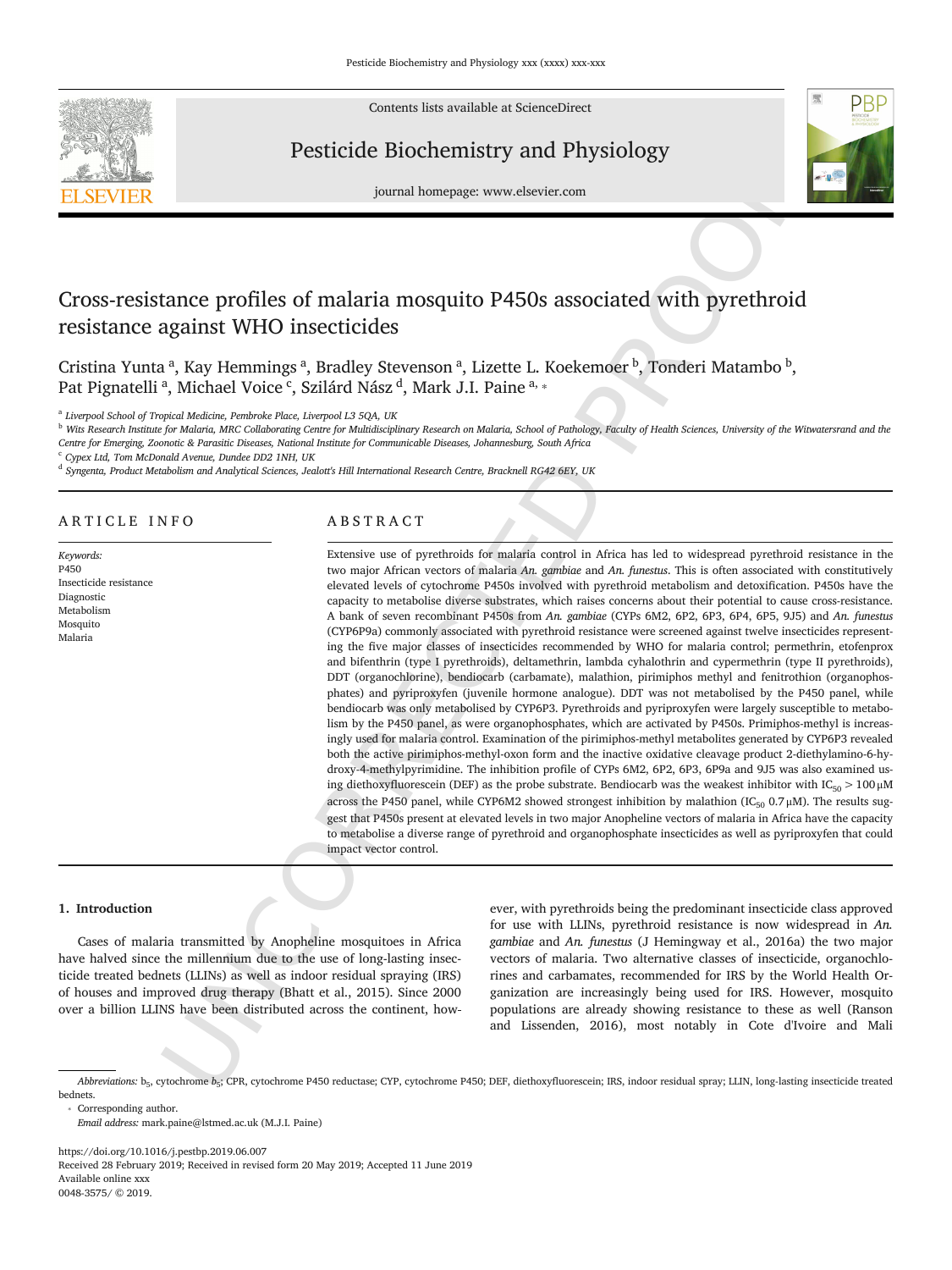with resistance to all four classes (Cisse et al., 2015; Ranson et al., 2012). Pyriproxyfen, a juvenile hormone analogue, and chlorfenapyr, a pyrrole insecticide, are being trialled for use with bednets (Bayili et al., 2017; Tiono et al., 2015), while novel chemistries are due to enter the market in the next few years ( ). However, with resistance mechanisms in African mosquitoes primed by exposure to pyrethroids, early identification of potential cross-resistance issues is an important consideration in the delivery of insecticides for vector control.

A number of different mechanisms can lead to insecticide resistance including target site insensitivity, cuticular thickening, behavioural avoidance and biodegradation (Hemingway et al., 2004; Li et al., 2006; Wood et al., 2010). The latter is driven by the constitutive overexpression of detoxifying enzymes (metabolic resistance) and frequently associated with the overexpression of cytochrome P450 enzymes (CYPs) (David et al., 2013). In the past decade transcriptome studies have shown CYPs 6P3 and 6M2 to be commonly over expressed in pyrethroid resistant populations of *An. gambiae* (David et al., 2013; Paine and Brooke, 2016), while CYPs 6P9a, 6P9b and 6M7 in *An. funestus* are frequently associated with pyrethroid resistance (Coetzee and Koekemoer, 2013; Riveron et al., 2013; Wondji et al., 2009). Since P450s can metabolise structurally diverse substrates, populations of pyrethroid resistant mosquitoes with constitutively elevated P450 levels may have the capacity to metabolise other insecticide classes, potentially leading to cross-resistance. Indeed, CYP6P3 has been shown to metabolise bendiocarb (Edi et al., 2014) as well as pyriproxyfen (Yunta et al., 2016) along with six other P450s associated with pyrethroid resistance (CYPs 6M2, 6P2, 6P3, 6P4, 6P5 and 6Z2) (Yunta et al., 2016). This highlights the potential for pyrethroid metabolising P450s to impact vector control using other classes of insecticides. Conversely, elevated levels of P450 activity could promote negative cross-resistance in metabolically activated organophosphates such as malathion, fenitrothion and pirimiphos-methyl. This is particularly relevant for pirimiphos-methyl, which has been reformulated as Actellic® 300CS to increase longevity on sprayed walls (Kanyangarara et al., 2016; Oxborough et al., 2014; Rowland et al., 2013) and is now widely used for IRS operations to control pyrethroid resistant mosquito strains in Africa (Oxborough, 2016).

*In vitro* screening for drugs metabolised or inhibited by recombinant P450 enzymes is well established as a means of early identification of potential P450-mediated drug interactions *in vivo* (Wienkers and Heath, 2005). Here, we have established a bank of six recombinant P450s that have been found overexpressed in pyrethroid resistant populations of *An. gambiae* (CYPs 6M2, 6P2, 6P3, 6P4, 6P5, 9J5) and one that is fre

quently associated with pyrethroid resistance in *An. funestus* (CYP6P9a). They were used to examine the metabolism and inhibition of compounds representing five major classes of insecticides recommended by WHO for adult mosquito control (Fig. 1). The results provide a profile of P450-mediated insecticide interactions *in vitro* that may help inform the prediction of potential resistance liabilities in the field.

## **2. Materials and methods**

## *2.1. Reagents*

Oligonucleotides were synthesized by Eurofins genomics and enzymes for DNA manipulation were supplied by Thermo Scientific. Isopropyl-ß-D-thio-galactopyranoside (IPTG), 5-aminolevulinic acid (ALA), and 3-[(3-cholamidopropyl)-dimethylammonio]-1-propanesulfonate (CHAPS) were supplied by Melford (UK). Insecticides were supplied by ChemService: 1,1,1-trichloro-2,2-di(4-chlorophenyl)ethane (DDT), (*S*)-α-cyano-3-phenoxybenzyl (1*R*,3*R*)-*cis*-2,2-dimethyl-3-(2,2-dibromovinyl)-cyclopropanecarboxylate (deltamethrin) and 3-phenoxybenzyl (1*R,S*)-*cis*,*trans*-3-(2,2-dichlorovinyl)-2,2-dimethylcyclopropanecarboxylate (permethrin, mixture of isomers). HPLC solvents were supplied by Fisher Scientific. Other chemicals were obtained from Sigma-Aldrich unless indicated otherwise.

## *2.2. Gene cloning*

The pCWori + expression vector was used for the production of *An*. *gambiae* CYPs 6M2 and 6P3, 6P4, 6P5, 9J5 as previously described (Yunta et al., 2016). The cDNA sequence encoding CYP6P9a (GenBank ID: AY729661, previously named CYP6P9) was isolated by RT-PCR using RNA purified from *An. funestus* FUMOZ as described (Matambo et al., 2010). Our first attempt to express CYP6P9a used the *E. coli* ompA leader sequence and  $pCW-ori + as$  previously described for CYP6Z2 (Mclaughlin et al., 2008) were unsuccessful. Therefore we used another common strategy for P450 expression, which is to replace the natural P450 amino-terminus with a sequence (MALLLAVF) derived from the bovine steroid 17 α-hydroxylase (Barnes et al., 1991). To introduce the amino-terminal 17α modification the 5′-end of CYP6P9a cDNA was amplified using KOD DNA polymerase (Novagen) with the forward primer: 5'-TTCATATGG**CT**CT**GT**T**ATTA**G**CA**GT**T**TT**T**GCCGCGTTCATCTTCG-TAG-3′ (*Nde*I restriction site at the initiation codon, underlined), and

the reverse primer 5′- CGCTCTAGACTA-



**Fig. 1.** Chemical structures of WHO insecticides used in this study.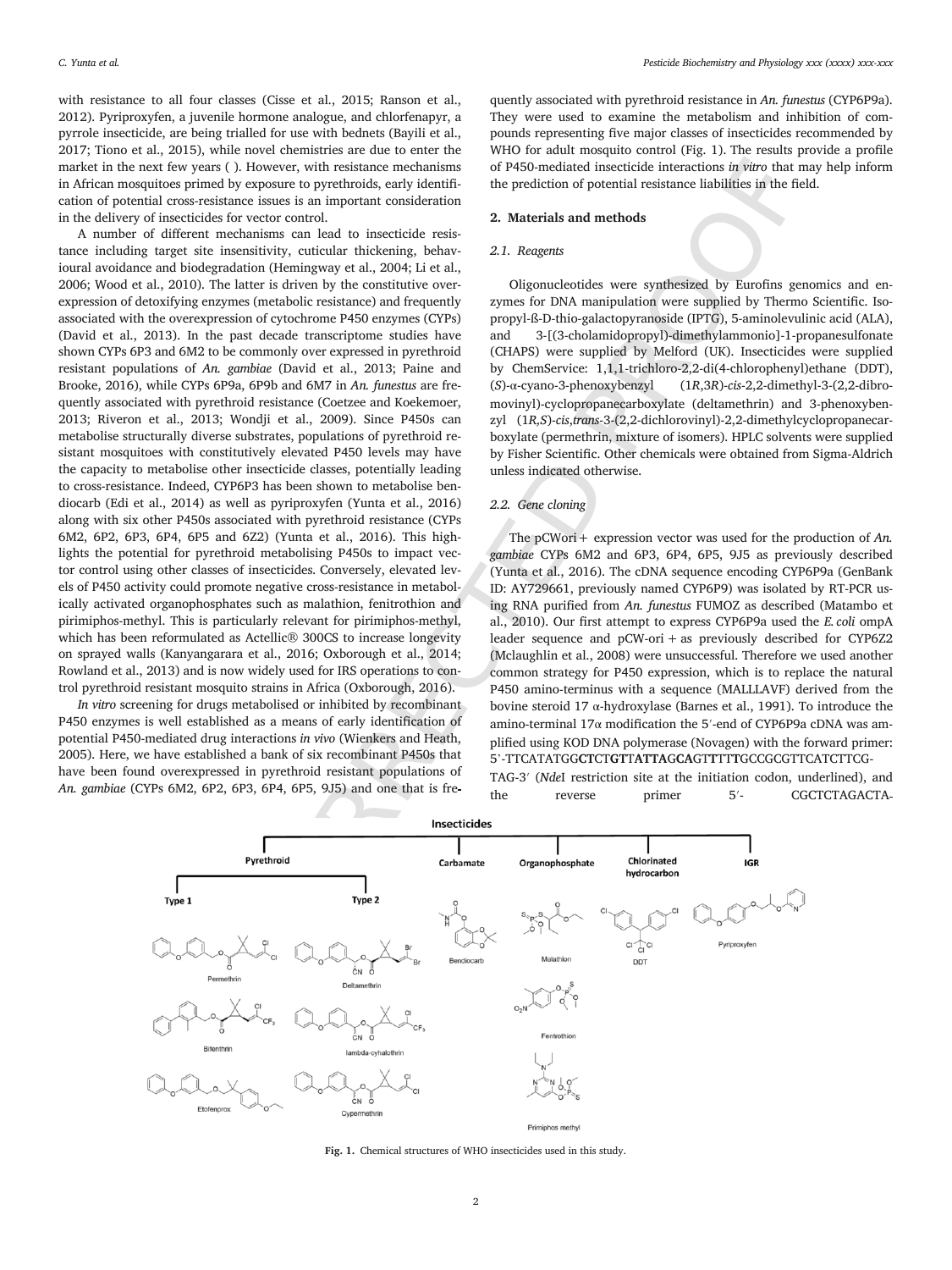CAACTTTTCCACCTTC-3′ (with an *Xba*I restriction site, underlined). The resulting 17α-CYP6P9 was ligated into pCWmod1 *via Nde*I and *Xba*I to create pCW::17α-CYP6P9a. The construct was sequenced and the amino acid sequence matches CYP6P9a (GenBank: ACG68818.1) (Wondji et al., 2009). A single plasmid expression system for the P450 and CPR was constructed by ligating the expression cassette (cDNA and *tactac* promotor) containing the *An. gambiae* NADPH P450 reductase (CPR) cDNA from the pACYC:AgCPR plasmid described above into the pCW:P450 expression plasmid. Briefly, the expression cassette containing the promoter and Ag CPR sequence was cut from a pCW based expression vector with BamHI and ligated into BamHI digested pCW::17α- CYP6P9a. This yielded a plasmid with the Ag CPR and CYP6P9a expression cassettes in a 'head to tail' orientation with the CYP6P9a cassette following the Ag CPR cassette. In the new construct, although the expression of each of Ag CPR and CYP6P9a is under the control of its own promoter, the addition of IPTG to the culture induces the expression of both as the control in each case is a *tactac* promoter.

#### *2.3. Production of E. coli membranes co-expressing P450 and AgCPR*

CYPs 6M2, 6P3 and 6P9a were co-expressed with AgCPR from a single plasmid, while CYPs 6P4, 6P5, 9J5 were co-expressed with AgCPR following co-transformation of competent *E. coli* DH5α cells with pCW:P450 plasmid and pACYC:*AgCPR.* Cultures were supplemented with 1.0mM 5-aminolevulinic acid (heme precursor) and incubated at 23°C for 18–24h after 1mM IPTG induction. P450 expression, *E. coli* membrane isolation and determination of P450 and AgCPR content was performed as previously described (Yunta et al., 2016). Samples were stored in aliquots at −80 °C. *An. gambiae* cytochrome  $b_5$  ( $b_5$ ) was prepared as described previously to supplement enzyme reactions at a 10:1 M ratio, b<sub>5</sub>:P450 (Stevenson et al., 2011).

#### *2.4. Insecticide metabolism*

plasmal dependent on the TPAS paid 478 cm<br>
adding the expectation onset to CNN and such the presentation convention wave measured as fit is all are specified to the CNN and such the CNN and such the CNN and such the CNN a P450s were tested against the insecticides from the WHO recommended list of insecticides for public health use. Catalytic activity was assessed by measuring substrate turnover (disappearance of substrate with time). 10mM stock concentrations of insecticides were prepared in methanol or acetonitrile and diluted to  $10 \times$  the assay concentration in 20% (*v*/v) methanol or acetonitrile immediately before each experiment to minimise precipitation of insecticide. Standard reactions contained a final organic solvent concentration of 2% (v/v) with  $20 \mu$ M insecticide, 0.1μM P450, 1.0μM cyt b5 in 200mM Tris-HCl for pH7.4, and NADPH regeneration components (1mM glucose-6-phosphate (G6P), 0.25mM MgCl<sub>2</sub>, 0.1 mM NADP<sup>+</sup>, and 1 U/mL Glucose-6-phosphate dehydrogenase (G6PDH)). These were incubated for a specified time at 30°C with 1200 rpm orbital shaking and quenched by adding 0.2mL of acetonitrile or methanol. Samples were then incubated with shaking as before for an additional 10min before centrifuging at 20,000×*g* for 5min. 0.15mL of the supernatant was then transferred to HPLC vials, stored at room temperature and analyzed within 24h. Reactions were performed in triplicate and compared against a negative control with no NADPH regenerating system to calculate substrate depletion.

## *2.5. HPLC analysis*

100μL of organic solvent-quenched reaction supernatant was analyzed by reverse-phase HPLC with a 250mm C18 column (Acclaim 120, Thermo Scientific) and a mobile phase optimized for each insecticide (Table S1). The system was set at 23°C with 1mL/min flow rate except for bendiocarb it was performed at 40°C. Reactions with permethrin, deltamethrin, etofenprox, bifenthrin or bendiocarb were monitored by absorbance at 226nm whereas DDT, malathion, pyriproxyfen,

pirimiphos-methyl and fenitrothion were monitored at 232nm. The insecticide was quantified by peak integration (OpenLAB ChromatographyData System). Elution times for all insecticides used are summarized in Table S1. In the case of stereoisomers in the insecticide mix, the insecticide concentrations were measured as the total area under the two peaks.

#### *2.6. Diethoxyfluorescein metabolism and IC<sup>50</sup> analysis*

Variable ligand concentrations were used for  $IC_{50}$  calculations with DEF used at  $\sim K_M$  for each P450 (*i.e.* 0.5, 1.4, 0.7, 1.0, 3.5 and 0.5  $\mu$ M for CYP6M2, CYP6P2, CYP6P3, CYP6P4 and CYP9J5 respectively) and 0.1μM P450. For calculation of the kinetic parameters (K<sub>M</sub> and V<sub>max</sub>), each P450 was used at a final concentration of 10nM (1pmol/reaction) and DEF concentrations in the range: 0, 0.31, 0.63, 1.25, 2.5, 5, 10 and 20μM. DEF reactions were carried out at 25°C in 50mM KPi at pH7.4 containing  $1 \text{ mM glucose-6-phosphate (G6P), } 0.1 \text{ mM NADP}^+$ ,  $0.25 \text{ mM}$  $MgCl<sub>2</sub>$ , and cytochrome  $b<sub>5</sub>$  at a 10:1 M ratio,  $b<sub>5</sub>:P450$ . NADP<sup>+</sup> and G6P were excluded from the minus NADPH controls. For  $IC_{50}$  analysis, three replicates of positive and negative control reactions were run for each P450/substrate combination in opaque white 96-well (flat-based) plates in triplicate. The Michaelis-Menten and  $IC_{50}$  fitting calculations were performed using Graphpad Prism 6. Data were fitted to the dose-response model and plots with  $R^2 < 0.95$  were rejected.

## *2.7. Mass spectrometry analysis for pirimiphos-methyl metabolism*

The chromatographic-mass spectrometric analysis was performed on a high resolution Thermo Q-Exactive mass spectrometer (MS) which was coupled to a 1290 series Agilent LC system. Separation of pirimiphos-methyl and its metabolites was carried out on a Waters Acquity BEH C18 (2.1  $\times$  50 mm; 1.7 µm) analytical column using water (0.1% formic acid) (A) and acetonitrile (0.1% formic acid) (B) as mobile phases in a 12-min gradient program: 0–1min (5% B); 1–8min (5% B to 100% B); 8–10min (100% B); 10–10.1min (100% B to 5% B); 10.1–12min (5% B). A sample volume of 5ul was injected. Throughout the chromatographic run time (12min) a mass range of 100–1000*m*/*z* at 35K resolution was monitored in full scan positive ion mode. The MS conditions for the analysis (heated electrospray capillary temperature, sheath gas, auxiliary gas flow rate, spray voltage) were constantly maintained at 320°C, 55 (arbitrary units), 10 (arbitrary units), 3500V, respectively.

## **3. Results**

#### *3.1. Profiling insecticide metabolism*

CYPs 6P2, 6P4, 6P5 and 9J5 were previously cloned into pCW-ori+and co-transformed with AgCPR-pACYC for small-scale (0.1–0.2L) *E. coli* expression (Yunta et al., 2016); co-expression of *An. gambiae* NADPH-cytochrome P450 oxidoreductase (AgCPR) being required for coupled electron transfer from NADPH to P450 for catalysis. CYPs 6M2, 6P3 and 6P9a were expressed in tandem with AgCPR from a single  $pCW-ori + plasmid$  to facilitate routine larger scale enzyme production (10–20L fermentor); these P450s were amongst the earliest pyrethroid resistance markers to be functionally validated and most heavily used for *in-vitro* screening.. The relative P450 contents and CPR activities are provided in Table S2.

The catalytic activity of the P450s were assessed by measuring insecticide turnover against twelve WHO recommended insecticides in the presence and absence of NADPH. The insecticide classes and individual active ingredients tested included type I pyrethroids (permethrin, etofenprox and bifenthrin), type II pyrethroids (deltamethrin,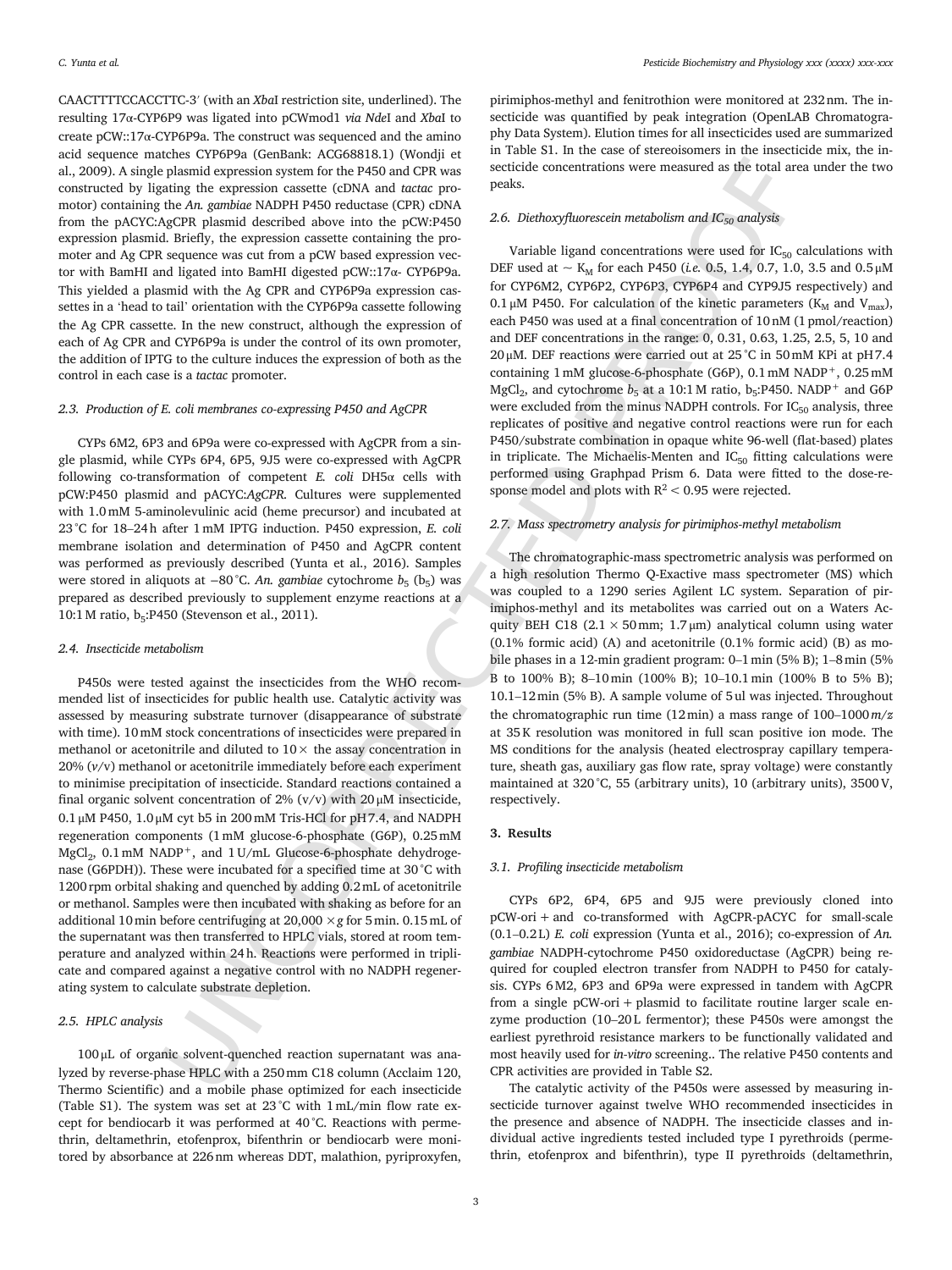lambda cyhalothrin and cypermethrin), an organochlorine (DDT), a carbamate (bendiocarb), organophosphates (malathion, pirimiphos methyl and fenitrothion) and a juvenile hormone analogue (pyriproxyfen). A cut-off value of 20% substrate depletion was used to distinguish true substrate turnover from baseline variability (Jones and Houston, 2004).

| Table 1                                  |  |
|------------------------------------------|--|
| Pyrethroid metabolism by mosquito P450s. |  |

ated detoxifying dearylation reactions (Fig. 2). In order to investigate this further, LC-MS analysis was performed on the products of pirimiphos-methyl metabolism generated by *An. gambiae* CYP6P3 (Fig. 3), which represents one of the P450s most commonly overexpressed in pyrethroid resistant populations of *An. gambiae* (Ingham et al., 2018). Known metabolites 2-diethylamino-6-hydroxy-4-methylpyrimidine and its des-N-ethyl analogue, pirimiphos-methyl oxon and des-N-ethylpirimiphos-methyl were targeted using accurate mass technology (Roberts and Hutson, 1999). Extracted ion chromatograms of  $[M + H]$ <sup>+</sup> indicated the presence of the insecticidal pirimiphos-methyl oxon (*m*/*z* 290.1264) and the inactive 2-diethylamino-6-hydroxy-4-methylpyrimidine (*m*/*z* 182.1287) although confirmation of metabolite identification for the latter was limited by a lack of analytical reference standards in our study (Fig. 3).

## *3.2. Inhibition screening of WHO insecticide panel*

| substrate turnover from baseline variability (Jones and Houston, 2004).<br>Results of pyrethroid metabolism are presented in Table 1. All<br>pyrethroid compounds were metabolised to some degree by the P450<br>panel. Anopheles gambiae CYP6P3 produced >75% substrate depletion<br>for all pyrethroid substrates. Anopheles funestus CYP6P9a was similar,<br>apart from lower levels of bifenthrin and lambda-cyhalothrin turnover<br>(53.4 and 67.1% respectively). CYP6P4 demonstrated strong activity<br>against deltamethrin, while CYPs 6P2, 6P5 and 9J5 produced lower,<br>but reproducible deltamethrin turnover (68.4, 47.0 and 58.1% respec-<br>tively). Permethrin produced similar results except for CYP9J5, which<br>displayed high activity comparable to CYP6P4. Etofenprox was strongly<br>metabolised by all except for CYP6P5.<br>When tested against the other classes of insecticide (Table 2) none<br>of the P450s showed significant activity against DDT (organochlorine)<br>while only CYP6P3 metabolised bendiocarb (35% substrate depletion).<br>An. gambiae CYPs 6M2, 6P2, 6P3, 6P4, 6P5, and 9J5 have previously<br>been shown to metabolise pyriproxyfen (Yunta et al., 2016). An. fu-<br>nestus CYP6P9a also metabolised the juvenile growth hormone<br>$(84.34 \pm 0.77\%$ depletion) (Table 2). Except for CYP6M2 and pirim-<br>iphos-methyl $(8.5 \pm 1.4\%$ depletion) the three organophosphates<br>malathion, pirimiphos-methyl and fenitrothion were metabolised by all<br>the P450s tested.<br>Pirimiphos-methyl is becoming widely used for IRS operations. It<br>requires P450 activation into the insecticidal pirimiphos-methyl oxon<br>form to inhibit acetylcholinesterase, but can also undergo P450 medi- |                                                                     |                                  |                                  | pyrethroid resistant populations of An. gambiae (Ingham et al., 2018).<br>Known metabolites 2-diethylamino-6-hydroxy-4-methylpyrimidine and<br>its des-N-ethyl analogue, pirimiphos-methyl oxon and des-N-ethylpir-<br>imiphos-methyl were targeted using accurate mass technology (Roberts<br>and Hutson, 1999). Extracted ion chromatograms of $[M + H]$ <sup>+</sup> indi-<br>cated the presence of the insecticidal pirimiphos-methyl oxon $(m/z)$<br>290.1264) and the inactive 2-diethylamino-6-hydroxy-4-methylpyrimi-<br>dine $(m/z 182.1287)$ although confirmation of metabolite identification<br>for the latter was limited by a lack of analytical reference standards in<br>our study (Fig. 3).<br>3.2. Inhibition screening of WHO insecticide panel<br>Fluorescent substrate based inhibition screening of P450s is rou-<br>tinely used in the pharmaceutical industry for investigating drug-drug<br>interactions with P450s. As well as being a rapid method of screening<br>for insecticide interactions with mosquito P450s, the relative strengths<br>of inhibition of insecticides can indicate potential synergistic effects.<br>The fluorogenic probe DEF was chosen as a general probe as it is<br>metabolised by all of the P450s apart from CYP6P4 and CYP6P5. (Yunta<br>et al., 2016). The ability of the panel of insecticides to inhibit the<br>mosquito P450s was assayed and compared with piperonyl butoxide<br>(PBO), a P450 inhibitor widely used in insecticide formulations as<br>a synergist (Table 3). The compounds were categorized according to<br>their activity as P450 inhibitors as potent (IC <sub>50</sub> < 1 $\mu$ M), moderate (IC <sub>50</sub><br>1-10 $\mu$ M) and weak inhibitors (IC <sub>50</sub> > 10 $\mu$ M) (Krippendorff et |                 |                                  |  |
|------------------------------------------------------------------------------------------------------------------------------------------------------------------------------------------------------------------------------------------------------------------------------------------------------------------------------------------------------------------------------------------------------------------------------------------------------------------------------------------------------------------------------------------------------------------------------------------------------------------------------------------------------------------------------------------------------------------------------------------------------------------------------------------------------------------------------------------------------------------------------------------------------------------------------------------------------------------------------------------------------------------------------------------------------------------------------------------------------------------------------------------------------------------------------------------------------------------------------------------------------------------------------------------------------------------------------------------------------------------------------------------------------------------------------------------------------------------------------------------------------------------------------------------------------------------------------------------------------------------------------------------------------------------------------------------------------------------------------------------------------------|---------------------------------------------------------------------|----------------------------------|----------------------------------|-------------------------------------------------------------------------------------------------------------------------------------------------------------------------------------------------------------------------------------------------------------------------------------------------------------------------------------------------------------------------------------------------------------------------------------------------------------------------------------------------------------------------------------------------------------------------------------------------------------------------------------------------------------------------------------------------------------------------------------------------------------------------------------------------------------------------------------------------------------------------------------------------------------------------------------------------------------------------------------------------------------------------------------------------------------------------------------------------------------------------------------------------------------------------------------------------------------------------------------------------------------------------------------------------------------------------------------------------------------------------------------------------------------------------------------------------------------------------------------------------------------------------------------------------------------------------------------------------------------------------------------------------------------------------------------------------------------------------------------------------------------------------------------------|-----------------|----------------------------------|--|
| Table 1<br>P450                                                                                                                                                                                                                                                                                                                                                                                                                                                                                                                                                                                                                                                                                                                                                                                                                                                                                                                                                                                                                                                                                                                                                                                                                                                                                                                                                                                                                                                                                                                                                                                                                                                                                                                                            | Pyrethroid metabolism by mosquito P450s.<br>% Insecticide depletion |                                  |                                  |                                                                                                                                                                                                                                                                                                                                                                                                                                                                                                                                                                                                                                                                                                                                                                                                                                                                                                                                                                                                                                                                                                                                                                                                                                                                                                                                                                                                                                                                                                                                                                                                                                                                                                                                                                                           |                 |                                  |  |
|                                                                                                                                                                                                                                                                                                                                                                                                                                                                                                                                                                                                                                                                                                                                                                                                                                                                                                                                                                                                                                                                                                                                                                                                                                                                                                                                                                                                                                                                                                                                                                                                                                                                                                                                                            |                                                                     | Pyrethroids type I               |                                  | Pyrethroids type II                                                                                                                                                                                                                                                                                                                                                                                                                                                                                                                                                                                                                                                                                                                                                                                                                                                                                                                                                                                                                                                                                                                                                                                                                                                                                                                                                                                                                                                                                                                                                                                                                                                                                                                                                                       |                 |                                  |  |
|                                                                                                                                                                                                                                                                                                                                                                                                                                                                                                                                                                                                                                                                                                                                                                                                                                                                                                                                                                                                                                                                                                                                                                                                                                                                                                                                                                                                                                                                                                                                                                                                                                                                                                                                                            | Permethrin                                                          | Etofenprox                       | Bifenthrin                       | Deltamethrin                                                                                                                                                                                                                                                                                                                                                                                                                                                                                                                                                                                                                                                                                                                                                                                                                                                                                                                                                                                                                                                                                                                                                                                                                                                                                                                                                                                                                                                                                                                                                                                                                                                                                                                                                                              | λ-cyhalothrin   | Cypermethrin                     |  |
| Single plasmid                                                                                                                                                                                                                                                                                                                                                                                                                                                                                                                                                                                                                                                                                                                                                                                                                                                                                                                                                                                                                                                                                                                                                                                                                                                                                                                                                                                                                                                                                                                                                                                                                                                                                                                                             |                                                                     |                                  |                                  |                                                                                                                                                                                                                                                                                                                                                                                                                                                                                                                                                                                                                                                                                                                                                                                                                                                                                                                                                                                                                                                                                                                                                                                                                                                                                                                                                                                                                                                                                                                                                                                                                                                                                                                                                                                           |                 |                                  |  |
| CYP6M2 <sup>a</sup>                                                                                                                                                                                                                                                                                                                                                                                                                                                                                                                                                                                                                                                                                                                                                                                                                                                                                                                                                                                                                                                                                                                                                                                                                                                                                                                                                                                                                                                                                                                                                                                                                                                                                                                                        | $58.5 \pm 2.2$                                                      | $68.8 \pm 1.1$                   | $38.9 \pm 1.6$                   | $55.4 \pm 1.4$                                                                                                                                                                                                                                                                                                                                                                                                                                                                                                                                                                                                                                                                                                                                                                                                                                                                                                                                                                                                                                                                                                                                                                                                                                                                                                                                                                                                                                                                                                                                                                                                                                                                                                                                                                            | $49.4 \pm 0.5$  | $36.8 \pm 1.8$                   |  |
| CYP6P3 <sup>a</sup><br>CYP6P9aª                                                                                                                                                                                                                                                                                                                                                                                                                                                                                                                                                                                                                                                                                                                                                                                                                                                                                                                                                                                                                                                                                                                                                                                                                                                                                                                                                                                                                                                                                                                                                                                                                                                                                                                            | $100.0 \pm 0.0$                                                     | $99.8 \pm 0.3$<br>$98.5 \pm 0.2$ | $76.7 \pm 0.3$<br>$53.4 \pm 1.6$ | $98.2 \pm 0.2$<br>$97.0 \pm 0.2$                                                                                                                                                                                                                                                                                                                                                                                                                                                                                                                                                                                                                                                                                                                                                                                                                                                                                                                                                                                                                                                                                                                                                                                                                                                                                                                                                                                                                                                                                                                                                                                                                                                                                                                                                          | $83.3 \pm 15.4$ | $98.4 \pm 0.1$<br>$89.5 \pm 2.7$ |  |
| Dual plasmid                                                                                                                                                                                                                                                                                                                                                                                                                                                                                                                                                                                                                                                                                                                                                                                                                                                                                                                                                                                                                                                                                                                                                                                                                                                                                                                                                                                                                                                                                                                                                                                                                                                                                                                                               | $87.8 \pm 0.7$                                                      |                                  |                                  |                                                                                                                                                                                                                                                                                                                                                                                                                                                                                                                                                                                                                                                                                                                                                                                                                                                                                                                                                                                                                                                                                                                                                                                                                                                                                                                                                                                                                                                                                                                                                                                                                                                                                                                                                                                           | $67.1 \pm 3.1$  |                                  |  |
| CYP6P2                                                                                                                                                                                                                                                                                                                                                                                                                                                                                                                                                                                                                                                                                                                                                                                                                                                                                                                                                                                                                                                                                                                                                                                                                                                                                                                                                                                                                                                                                                                                                                                                                                                                                                                                                     | $53.8 \pm 1.6$                                                      | $75.5 \pm 4.2$                   | nd                               | $68.4 \pm 4.8$                                                                                                                                                                                                                                                                                                                                                                                                                                                                                                                                                                                                                                                                                                                                                                                                                                                                                                                                                                                                                                                                                                                                                                                                                                                                                                                                                                                                                                                                                                                                                                                                                                                                                                                                                                            | nd              | nd                               |  |
| CYP6P4                                                                                                                                                                                                                                                                                                                                                                                                                                                                                                                                                                                                                                                                                                                                                                                                                                                                                                                                                                                                                                                                                                                                                                                                                                                                                                                                                                                                                                                                                                                                                                                                                                                                                                                                                     | $88.5 \pm 0.4$                                                      | $94.0 \pm 0.9$                   | nd                               | $88.5 \pm 1.4$                                                                                                                                                                                                                                                                                                                                                                                                                                                                                                                                                                                                                                                                                                                                                                                                                                                                                                                                                                                                                                                                                                                                                                                                                                                                                                                                                                                                                                                                                                                                                                                                                                                                                                                                                                            | nd              | nd                               |  |
| CYP6P5                                                                                                                                                                                                                                                                                                                                                                                                                                                                                                                                                                                                                                                                                                                                                                                                                                                                                                                                                                                                                                                                                                                                                                                                                                                                                                                                                                                                                                                                                                                                                                                                                                                                                                                                                     | $56.8 \pm 5.9$                                                      | $24.4 \pm 5.5$                   | nd                               | $47.0 \pm 1.9$                                                                                                                                                                                                                                                                                                                                                                                                                                                                                                                                                                                                                                                                                                                                                                                                                                                                                                                                                                                                                                                                                                                                                                                                                                                                                                                                                                                                                                                                                                                                                                                                                                                                                                                                                                            | nd              | nd                               |  |
| CYP9J5                                                                                                                                                                                                                                                                                                                                                                                                                                                                                                                                                                                                                                                                                                                                                                                                                                                                                                                                                                                                                                                                                                                                                                                                                                                                                                                                                                                                                                                                                                                                                                                                                                                                                                                                                     | $76.9 \pm 1.2$                                                      | $98.9 \pm 0.2$                   | nd                               | $58.1 \pm 4.0$                                                                                                                                                                                                                                                                                                                                                                                                                                                                                                                                                                                                                                                                                                                                                                                                                                                                                                                                                                                                                                                                                                                                                                                                                                                                                                                                                                                                                                                                                                                                                                                                                                                                                                                                                                            | nd              | nd                               |  |
| nd, not determined.<br><sup>a</sup> Incubation time 2h instead 90 min.<br>Table 2<br>Non pyrethroid metabolism by P450s.                                                                                                                                                                                                                                                                                                                                                                                                                                                                                                                                                                                                                                                                                                                                                                                                                                                                                                                                                                                                                                                                                                                                                                                                                                                                                                                                                                                                                                                                                                                                                                                                                                   |                                                                     |                                  |                                  |                                                                                                                                                                                                                                                                                                                                                                                                                                                                                                                                                                                                                                                                                                                                                                                                                                                                                                                                                                                                                                                                                                                                                                                                                                                                                                                                                                                                                                                                                                                                                                                                                                                                                                                                                                                           |                 |                                  |  |
| P450                                                                                                                                                                                                                                                                                                                                                                                                                                                                                                                                                                                                                                                                                                                                                                                                                                                                                                                                                                                                                                                                                                                                                                                                                                                                                                                                                                                                                                                                                                                                                                                                                                                                                                                                                       | % Insecticide depletion                                             |                                  |                                  |                                                                                                                                                                                                                                                                                                                                                                                                                                                                                                                                                                                                                                                                                                                                                                                                                                                                                                                                                                                                                                                                                                                                                                                                                                                                                                                                                                                                                                                                                                                                                                                                                                                                                                                                                                                           |                 |                                  |  |
|                                                                                                                                                                                                                                                                                                                                                                                                                                                                                                                                                                                                                                                                                                                                                                                                                                                                                                                                                                                                                                                                                                                                                                                                                                                                                                                                                                                                                                                                                                                                                                                                                                                                                                                                                            | DDT                                                                 | Bendiocarb                       | Malathion                        | Pirimiphos-methyl                                                                                                                                                                                                                                                                                                                                                                                                                                                                                                                                                                                                                                                                                                                                                                                                                                                                                                                                                                                                                                                                                                                                                                                                                                                                                                                                                                                                                                                                                                                                                                                                                                                                                                                                                                         | Fenithrothion   | Pyriproxyfen                     |  |
| Single plasmid                                                                                                                                                                                                                                                                                                                                                                                                                                                                                                                                                                                                                                                                                                                                                                                                                                                                                                                                                                                                                                                                                                                                                                                                                                                                                                                                                                                                                                                                                                                                                                                                                                                                                                                                             |                                                                     |                                  |                                  |                                                                                                                                                                                                                                                                                                                                                                                                                                                                                                                                                                                                                                                                                                                                                                                                                                                                                                                                                                                                                                                                                                                                                                                                                                                                                                                                                                                                                                                                                                                                                                                                                                                                                                                                                                                           |                 |                                  |  |
| CYP6M2                                                                                                                                                                                                                                                                                                                                                                                                                                                                                                                                                                                                                                                                                                                                                                                                                                                                                                                                                                                                                                                                                                                                                                                                                                                                                                                                                                                                                                                                                                                                                                                                                                                                                                                                                     | $2.9 \pm 2.1$                                                       | $0 \pm 11.2$                     | $26.8 \pm 8.8$                   | $8.5 \pm 1.4$                                                                                                                                                                                                                                                                                                                                                                                                                                                                                                                                                                                                                                                                                                                                                                                                                                                                                                                                                                                                                                                                                                                                                                                                                                                                                                                                                                                                                                                                                                                                                                                                                                                                                                                                                                             | $35.4 \pm 10.4$ | $30.93 \pm 4.7*$                 |  |
| CYP6P3                                                                                                                                                                                                                                                                                                                                                                                                                                                                                                                                                                                                                                                                                                                                                                                                                                                                                                                                                                                                                                                                                                                                                                                                                                                                                                                                                                                                                                                                                                                                                                                                                                                                                                                                                     | $4.1 \pm 5.6$                                                       | $35.0 \pm 2.5$                   | $68.8 \pm 8.4$                   | $100.0 \pm 0.0$                                                                                                                                                                                                                                                                                                                                                                                                                                                                                                                                                                                                                                                                                                                                                                                                                                                                                                                                                                                                                                                                                                                                                                                                                                                                                                                                                                                                                                                                                                                                                                                                                                                                                                                                                                           | $58.2 \pm 11.7$ | $100.0 \pm 0.0*$                 |  |
| CYP6P9a                                                                                                                                                                                                                                                                                                                                                                                                                                                                                                                                                                                                                                                                                                                                                                                                                                                                                                                                                                                                                                                                                                                                                                                                                                                                                                                                                                                                                                                                                                                                                                                                                                                                                                                                                    | $3.9 \pm 2.3$                                                       | $10.7 \pm 23.7$                  | $31.0 \pm 4.1$                   | $42.0 \pm 7.0$                                                                                                                                                                                                                                                                                                                                                                                                                                                                                                                                                                                                                                                                                                                                                                                                                                                                                                                                                                                                                                                                                                                                                                                                                                                                                                                                                                                                                                                                                                                                                                                                                                                                                                                                                                            | $41.9 \pm 10.3$ | $84.34 \pm 0.77$                 |  |
| Dual plasmid                                                                                                                                                                                                                                                                                                                                                                                                                                                                                                                                                                                                                                                                                                                                                                                                                                                                                                                                                                                                                                                                                                                                                                                                                                                                                                                                                                                                                                                                                                                                                                                                                                                                                                                                               |                                                                     |                                  |                                  |                                                                                                                                                                                                                                                                                                                                                                                                                                                                                                                                                                                                                                                                                                                                                                                                                                                                                                                                                                                                                                                                                                                                                                                                                                                                                                                                                                                                                                                                                                                                                                                                                                                                                                                                                                                           |                 |                                  |  |
| CYP6P2                                                                                                                                                                                                                                                                                                                                                                                                                                                                                                                                                                                                                                                                                                                                                                                                                                                                                                                                                                                                                                                                                                                                                                                                                                                                                                                                                                                                                                                                                                                                                                                                                                                                                                                                                     | $5.1 \pm 3.7$                                                       | $5.2 \pm 1.6$                    | $30.3 \pm 9.7$                   | $50.6 \pm 10.1$                                                                                                                                                                                                                                                                                                                                                                                                                                                                                                                                                                                                                                                                                                                                                                                                                                                                                                                                                                                                                                                                                                                                                                                                                                                                                                                                                                                                                                                                                                                                                                                                                                                                                                                                                                           | $21.9 \pm 9.7$  | $58.03 \pm 1.4*$                 |  |

#### **Table 2**

| P450           | % Insecticide depletion |               |                 |                   |                 |                   |  |
|----------------|-------------------------|---------------|-----------------|-------------------|-----------------|-------------------|--|
|                | <b>DDT</b>              | Bendiocarb    | Malathion       | Pirimiphos-methyl | Fenithrothion   | Pyriproxyfen      |  |
| Single plasmid |                         |               |                 |                   |                 |                   |  |
| <b>CYP6M2</b>  | $2.9 \pm 2.1$           | $0 \pm 11.2$  | $26.8 \pm 8.8$  | $8.5 \pm 1.4$     | $35.4 \pm 10.4$ | $30.93 + 4.7*$    |  |
| CYP6P3         | $4.1 \pm 5.6$           | $35.0 + 2.5$  | $68.8 + 8.4$    | $100.0 + 0.0$     | $58.2 + 11.7$   | $100.0 + 0.0*$    |  |
| CYP6P9a        | $3.9 \pm 2.3$           | $10.7 + 23.7$ | $31.0 + 4.1$    | $42.0 + 7.0$      | $41.9 + 10.3$   | $84.34 \pm 0.77$  |  |
| Dual plasmid   |                         |               |                 |                   |                 |                   |  |
| CYP6P2         | $5.1 \pm 3.7$           | $5.2 \pm 1.6$ | $30.3 \pm 9.7$  | $50.6 \pm 10.1$   | $21.9 \pm 9.7$  | $58.03 \pm 1.4*$  |  |
| CYP6P4         | $1.4 \pm 1.5$           | $6.8 + 4.2$   | $44.4 \pm 10.1$ | $47.0 \pm 16.2$   | $42.8 \pm 14.9$ | $81.63 \pm 0.6^*$ |  |
| CYP6P5         | $0.6 \pm 0.3$           | $7.9 \pm 2.9$ | $24.2 \pm 3.6$  | $23.6 \pm 7.5$    | $33.1 \pm 12.1$ | $39.96 + 1.0*$    |  |
| CYP9J5         | $2.6 \pm 2.5$           | $8.1 \pm 1.4$ | $66.7 \pm 9.2$  | $95.7 \pm 2.5$    | $50.7 \pm 6.5$  | $24.78 \pm 2.1*$  |  |

a Published in Yunta et al. (2016).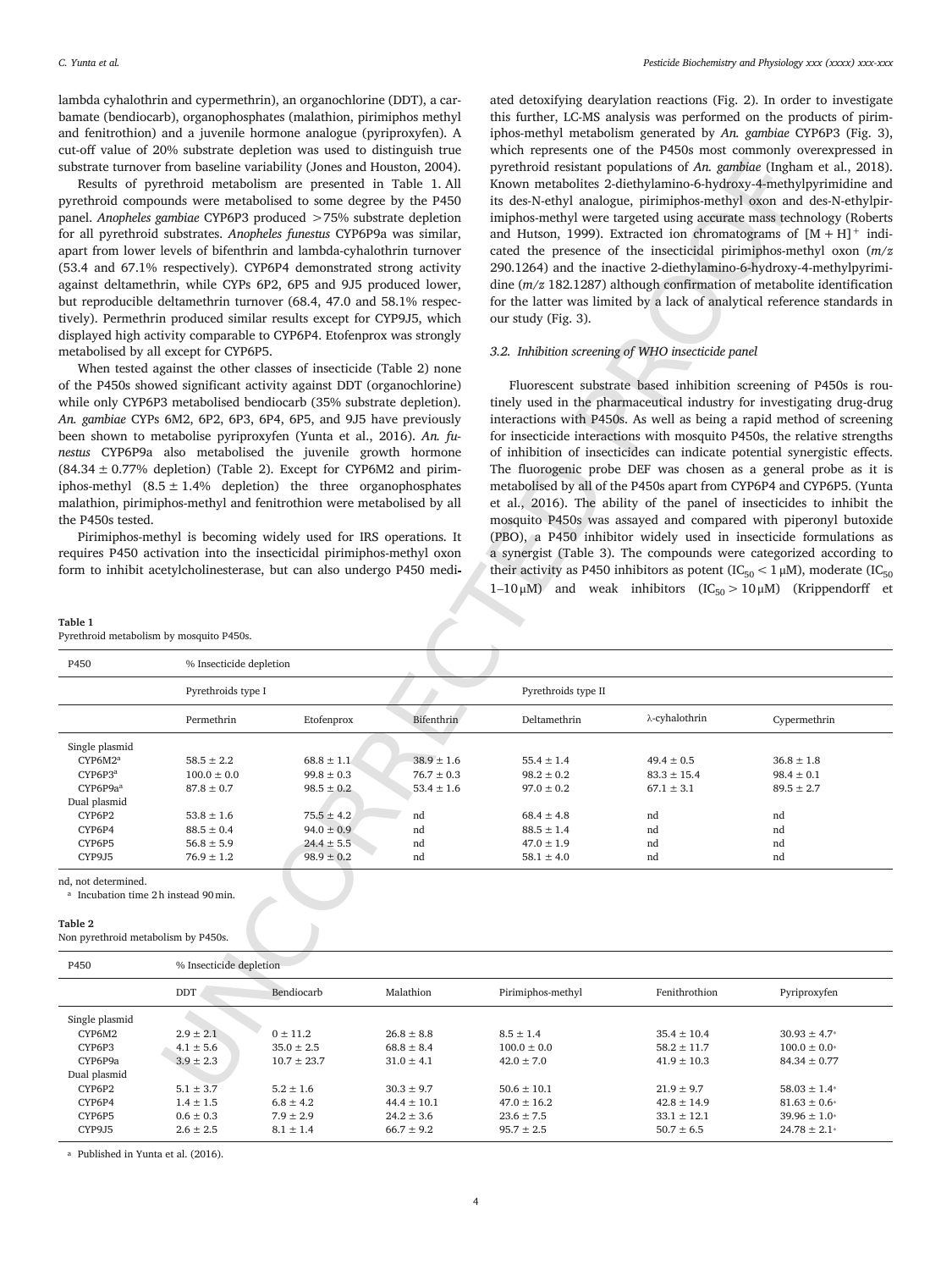

**Fig. 2.** Metabolism pathway of pirimiphos-methyl. Following an insertion of oxygen into the pirimiphos-methyl molecule, a reactive intermediate collapses (1) by desulfuration, or (2) by cleavage of the ester linkage leading to PMM-M2 and PMM-M3 respectively. Alternative routes of P450 metabolism of pirimiphos-methyl that can produce other metabolites are not shown. The oxon form inhibits the AchE by forming covalent bound with a serine residue at the active site. PMM, pirimiphos-methyl; PMM-M2, pirimiphos-methyl; PMM-M3, 2-diethylamino-6-hydroxyl-4-methylpyrimidine and AchE, acetilholinesterase.



**Fig.** 3. Extracted ion chromatograms  $[M+H]^+$  from CYP6P3 membranes. Pirimiphos-methyl parent (PMM - P) 7.3min ( $m/z$  306.1036) observed in the presence (+) and absence (−) of NADPH. Metabolites pirimiphos-methyl oxon (PMM-M2) 5.26min (290.1264) and 2-diethylamino-6methy-4-hydroxy-pyrimidine (PMM-3) 2.0min (*m*/*z* 182.1287) observed in the presence of NADPH. Signals within the extracted ion chromatograms at different retention times correspond to low level background ions and/or electronic spikes.

al., 2007). PBO was the strongest inhibitor with  $IC_{50}$  values ranging from 0.3μM with CYP6M2 to 3.9μM for CYP9J5. Pyrethroids and DDT were moderate to weak inhibitors in the range  $3-17 \mu$ M. The inhibition profile of OP insecticides varied from potent inhibition of CYP6M2 by malathion (IC<sub>50</sub> = 0.7  $\mu$ M) to weak inhibition by fenitrothion of CYP9J5 (IC<sub>50</sub> = 48.9 μM). Bendiocarb was the weakest inhibitor producing IC<sub>50</sub> values in the range 100 to  $>$  1000  $\mu$ M.

# **4. Discussion**

P450s play a key role in the metabolism and disposition of insecticides in mosquito vectors of malaria. Since P450s are capable of metabolising structurally diverse substrates, P450 mediated cross resistance between insecticide classes is a major concern (Edi et al., 2014). Having recently demonstrated that six *An. gambiae* P450s (CYPs 6M2, 6P2, 6P3, 6P4, 6P5, and 9J5) associated with pyrethroid resistance can metabolise pyriproxyfen (Yunta et al., 2016), we have further examined their ability to metabolise a wider range of insecticides represent

ing five major classes of insecticide recommended by WHO for vector control. We have also extended the panel of recombinant enzymes to include CYP6P9a from *An. funestus* (Matambo et al., 2010; Riveron et al., 2013; Wondji et al., 2009). Overall, there was limited activity against DDT and carbamate compounds but extensive enzyme cross-reactivity against all the pyrethroid and organophosphate compounds tested and the juvenile hormone inhibitor pyriproxyfen (Yunta et al., 2016).

Deltamethrin and permethrin are the most commonly used pyrethroids for LLINs. Both were metabolised by *An gambiae* CYP6M2, CYP6P3, and *An funestus* CYP6P9a, consistent with a role in detoxification as previously reported (Muller et al., 2008; Riveron et al., 2013; Stevenson et al., 2011). Furthermore, these P450s were also capable of metabolising etofenprox, bifenthrin λ-cyhalothrin and cypermethrin to varying degrees. The orthologues *An. gambiae* CYP6P3 and *An. funestus* CYP6P9a, produced particularly high levels of depletion across the pyrethroid range, with lowest substrate depletion levels observed for bifenthrin (77 and 53% respectively), although this may be explained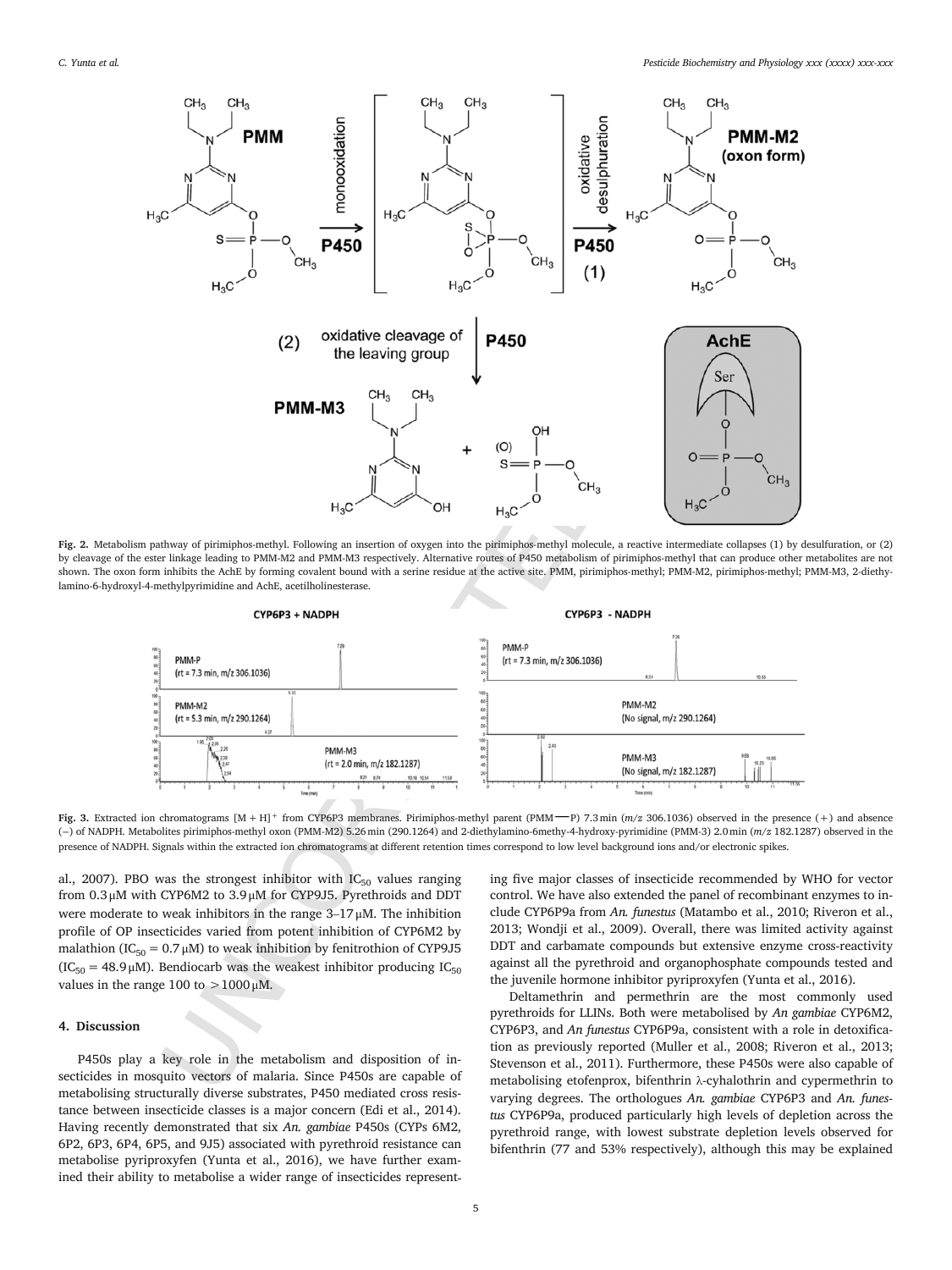#### **Table 3**

IC<sub>50</sub> values ( $\mu$ M) of WHO insecticides.

| Insecticide       | $IC_{50}$ values ( $\mu$ M) |                   |         |                  |                   |
|-------------------|-----------------------------|-------------------|---------|------------------|-------------------|
|                   | CYP6M2                      | CYP6P3            | CYP6P9a | CYP6P2           | CYP9J5            |
| Deltamethrin      | 4.2 <sup>a</sup>            | 3.2 <sup>a</sup>  | 2.6     | 5.0 <sup>a</sup> | 6.1 <sup>a</sup>  |
| Permethrin        | 8.1 <sup>a</sup>            | 6.8 <sup>a</sup>  | 5.7     | 8.6 <sup>a</sup> | 6.5 <sup>a</sup>  |
| λ-Cyhalothrin     | 6.6                         | 9.6               | 3.7     | 4.8              | 4.2               |
| Cypermethrin      | 1.5                         | 2.6               | 4.2     | 9.8              | 13.5              |
| <b>Bifenthrin</b> | 5.6                         | 3.5               | 8.5     | 10.7             | 2.5               |
| Etofenprox        | 12.0                        | 8.3               | 8.1     | 4.7              | 8.0               |
| Pirimiphos        | 4.3                         | 3.0               | 1.7     | 14.9             | 5.3               |
| Malathion         | 0.7                         | 8.0               | 1.9     | 17.6             | 26.9              |
| Bendiocarb        | >1000                       | 185.2             | 102.9   | >1000            | >1000             |
| <b>DTT</b>        | 8.7                         | 3.1               | 3.1     | 13.4             | 13.3              |
| Fenitrothion      | 11.5                        | 22.5              | 13.0    | 26.7             | 48.9              |
| PBO               | 0.3                         | 2.0               | 1.2     | 2.7              | 3.9               |
| Pyriproxyfen      | 14.1 <sup>a</sup>           | 15.8 <sup>a</sup> | 9.9     | 9.9 <sup>a</sup> | 19.9 <sup>a</sup> |

a Published in Yunta et al. (2016).

by the high levels of CPR contained in these membranes. A further four *An gambiae* P450s that are overexpressed in pyrethroid resistant populations (CYP6P2, CYP6P4, CYP6P5 and CYP9J5) (Edi et al., 2014; Hemingway et al., 2013; Toé et al., 2015) were confirmed to metabolise deltamethrin, permethrin and etofenprox, with highest levels of activity observed with *An. gambiae* CYP6P4 and CYP9J5. *An. arabiensis* CYP6P4 has previously been reported to selectively metabolise permethrin but not deltamethrin (Ibrahim et al., 2016). Since *An. gambiae* and *An. arabiensis* CYP6P4 are identical in amino acid sequence, differences in substrate metabolism might reflect different cytochrome *b*5 ratios used and/or reaction times as we used a high P450: b5 ratio (1:10), and an extended reaction time (90min). Bifenthrin and λ-cyhalothrin tended to produce lower turnover values. Both are fluorinated molecules, which limits sites of P450 metabolism, while bifenthrin is structurally constrained by a rigid bi-phenyl alcohol moiety that might limit binding in a catalytically productive orientation in the P450 active site.

CYCRES CREATES (and the plane of alternative vertex cosmic CYCRES (and the specifical state of active set of active set of active set of active set of active set of active set of active set of active set of active set of The metabolism of the non-pyrethroid insecticides was varied. None of the P450s metabolised DDT, while CYP6P3 was the only P450 to metabolise bendiocarb, as previously demonstrated (Edi et al., 2014). Most striking was the broad cross-reactivity with organophosphate molecules. Pirimiphos-methyl, which is becoming widely used for IRS for malaria control in Africa (Oxborough, 2016), was highly metabolised by *An. gambiae* CYP6P3 (100% depletion) and CYP9J5 (96% depletion) as well as *An. funestus* CYP6P9a (42% depletion). Mass spectrometry analysis of the products of CYP6P3 metabolism indicated that both the active pirimiphos-methyl-oxon form may be formed along with the inactive oxidative cleavage product 2-diethylamino-6-hydroxy-4-methylpyrimidine. Thus, elevated levels of expression of CYP6P3 and other cross-reacting P450s could feasibly increase or decrease pirimiphos-methyl insecticidal activity depending on the relative rates of production of the active pirimiphos-methyl-oxon and inactive oxidative cleavage products. At present, it is unclear if CYP6P3 is a positive marker for enhanced pirimiphos-methyl activity and mosquito susceptibility or if it is linked with resistance. This recommends further investigations to characterize the pharmacokinetic profile of pirimiphos-methyl metabolism in relation to mosquito control. It is notable that pyrethroid resistant populations of *An. gambiae* in western Kenya remain susceptible to an organophosphate (malathion) (Wanjala et al., 2015), while pirimiphos-methyl (Actellic® 300CS) is effective against pyrethroid resistant Anopheles populations (Kanyangarara et al., 2016; Rowland et al., 2013). Conversely, resistance to pyrethroids and pirimiphos-methyl, as well as bendiocarb and DDT, has recently been de

tected in Anopheline mosquito populations in Tanzania (Kisinza et al., 2017).

While pyrethroid based LLINs have been integral to malaria control operations in Africa, the rapid increase in pyrethroid resistance is driving the use of alternative vector control strategies. This includes combining active ingredients with different modes of action. Pirimiphos-methyl for example is used for IRS alongside deltamethrin and permethrin impregnated nets (Oxborough, 2016), while new generation LLINs have been developed that incorporate both permethrin and pyriproxyfen (Tiono et al., 2018). The majority of the pyrethroid compounds produced moderate inhibition across the P450 range (IC50's 1–10μM), suggesting that pyrethroid-P450 interactions could affect other active-ingredient biotransformation and potency that merits further research.

## **5. Conclusions**

Overall, the *in vitro* profiling indicates that several Anopheles P450s associated with elevated levels of pyrethroid metabolism in African mosquito populations can metabolise at least 4 different insecticide classes recommended by WHO for malaria control. However, complex pharmacokinetic factors need to be taken into consideration and further research is recommended to identify the factors that influence insecticide metabolism and disposition *in vivo*. Nevertheless, with new active ingredients being developed for mosquito control in Africa (J Hemingway et al., 2016a), rapid *in vitro* profiling could be usefully applied to flag potential metabolic cross resistance liabilities. Furthermore, it would be advisable to continue to expand the bank of P450s to include other metabolic resistance candidates including CYP9K1, a P450 that is evolving strong association with deltamethrin resistance in *An. coluzzii* populations in Bioko Island, Equatorial Guinea (Vontas et al., 2018), *An gambiae* and *An. coluzzii* in Cameroon (Fossog Tene et al., 2013) and *An. parensis* in Uganda (Mulamba et al., 2014).

#### **Funding**

The research leading to these results has received funding from the European Union Seventh Framework Programme FP7 (2007–2013) under grant agreement no 265660 AvecNet.

#### **Uncited references**

Hemingway et al., 2016b

## **Acknowledgements**

We are grateful to Kevan Richardson (Syngenta) and Dr. Hanafy Ismail (LSTM) for helpful comments in reviewing the manuscript and production of Figs. 1 and 3.

## **Appendix A. Supplementary data**

Supplementary data to this article can be found online at https:// doi.org/10.1016/j.pestbp.2019.06.007.

#### **References**

- Barnes, H.J., Arlotto, M.P., Waterman, M.R., 1991. Expression and enzymatic activity of recombinant cytochrome P450 17 alpha-hydroxylase in Escherichia coli. Proc. Natl. Acad. Sci. U. S. A. 88, 5597–5601. https://doi.org/10.1073/pnas.88.13.5597.
- Bayili, K., N'do, S., Namountougou, M., Sanou, R., Ouattara, A., Dabiré, R.K., Ouédraogo, A.G., Malone, D., Diabaté, A., 2017. Evaluation of efficacy of Interceptor® G2, a long-lasting insecticide net coated with a mixture of chlorfenapyr and alpha-cypermethrin, against pyrethroid resistant Anopheles gambiae s.l. in Burkina Faso. Malar. J. 16, 190https://doi.org/10.1186/s12936-017-1846-4.